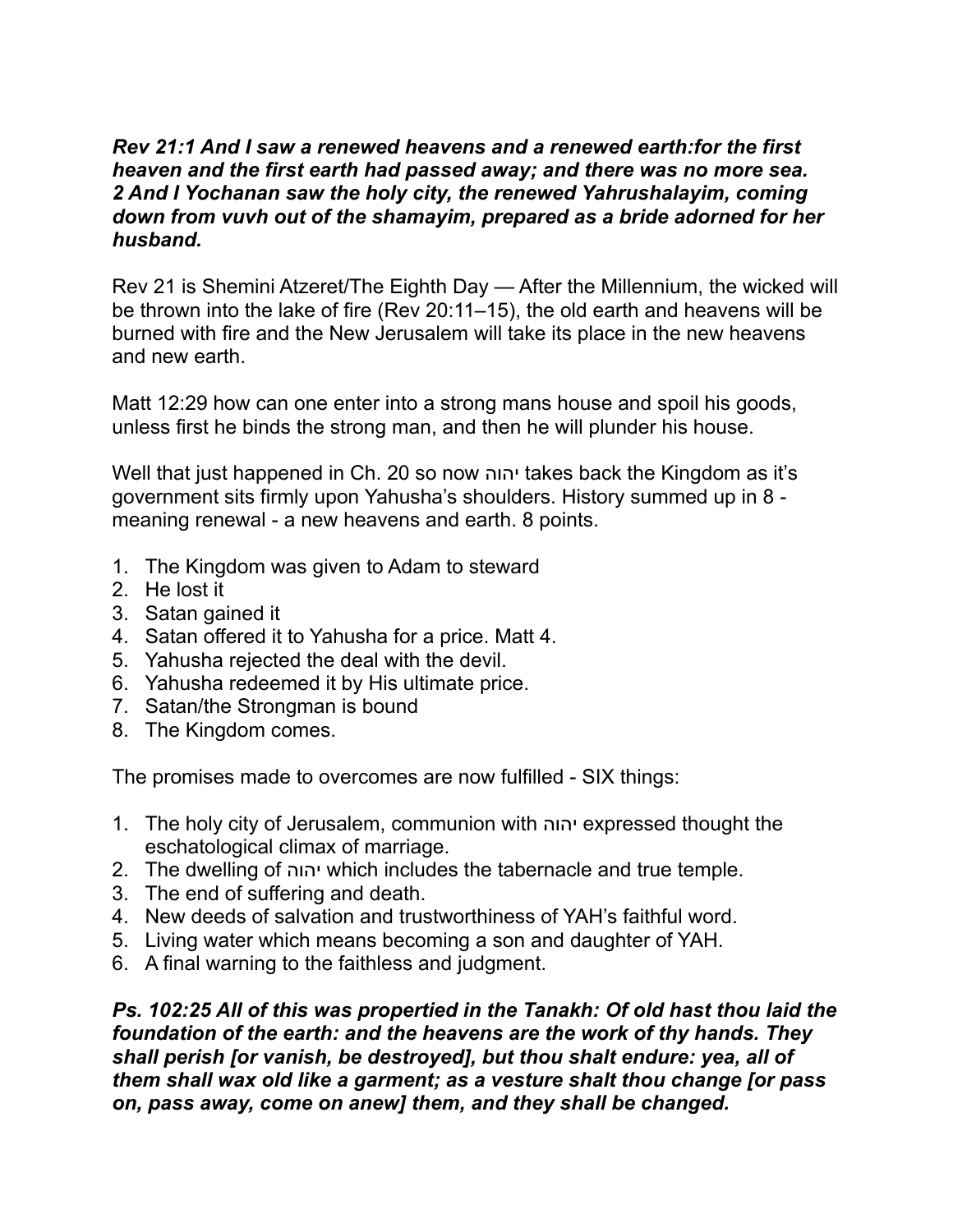*Isa 51: 6 Lift up your eyes to the heavens, and look upon the earth beneath: for the heavens shall vanish [or tear away, to be washed in salt] away like smoke, and the earth shall wax old like a garment, and they that dwell therein shall die in like manner [i.e. the wicked shall be burned up]: but my salvation shall be for ever, and my righteousness shall not be abolished [i.e. the righteous shall have eternal life].* 

*Mal 4:3 And ye shall tread down the wicked; for they shall be ashes under the soles of your feet in the day of יהוה .* 

The writer of the book of Hebrews new of it: Heb 1:10.

*21:3 And I heard a great voice out of the shamayim saying, See, the tabernacle of vuvh is with men, and He will dwell with them, and they shall be His people and vuvh Himself shall be with them, and be their tvkt. 4 And vuvh shall wipe away all tears from their eyes; and there shall be no more death, neither sorrow, nor crying, neither shall there be any more pain: for the former things have passed away.* 

This isn't a totally new heaven and earth with no connection with the old. It's a renewed heaven and earth:

*Isa 65:17:For, behold, I create new heavens and a new earth: and the former shall not be remembered, nor come into mind.18 But be ye glad and rejoice for ever in that which I create: for, behold, I create Jerusalem a rejoicing, and her people a joy.* 

*Rom 8:21:Because the creature itself also shall be delivered from the bondage of corruption into the glorious liberty of the children of Elohim. 22 For we know that the whole creation groaneth and travaileth in pain together until now.* 

Luke 9. The transfiguration of Yahusha not only prefigured saved humanities transfiguration but it prefigured the heaven and the earths transfiguration too.

A transfiguration of the old world comes into view, much like the way in which our new bodies will be transfigurations of the old.

*1 Cor. 15:35 But some man will say, How are the dead raised up? and with what body do they come? 36 Thou fool, that which thou sowest is not quickened, except it die:37 And that which thou sowest, thou sowest not that body that shall be, but bare grain, it may chance of wheat, or of some*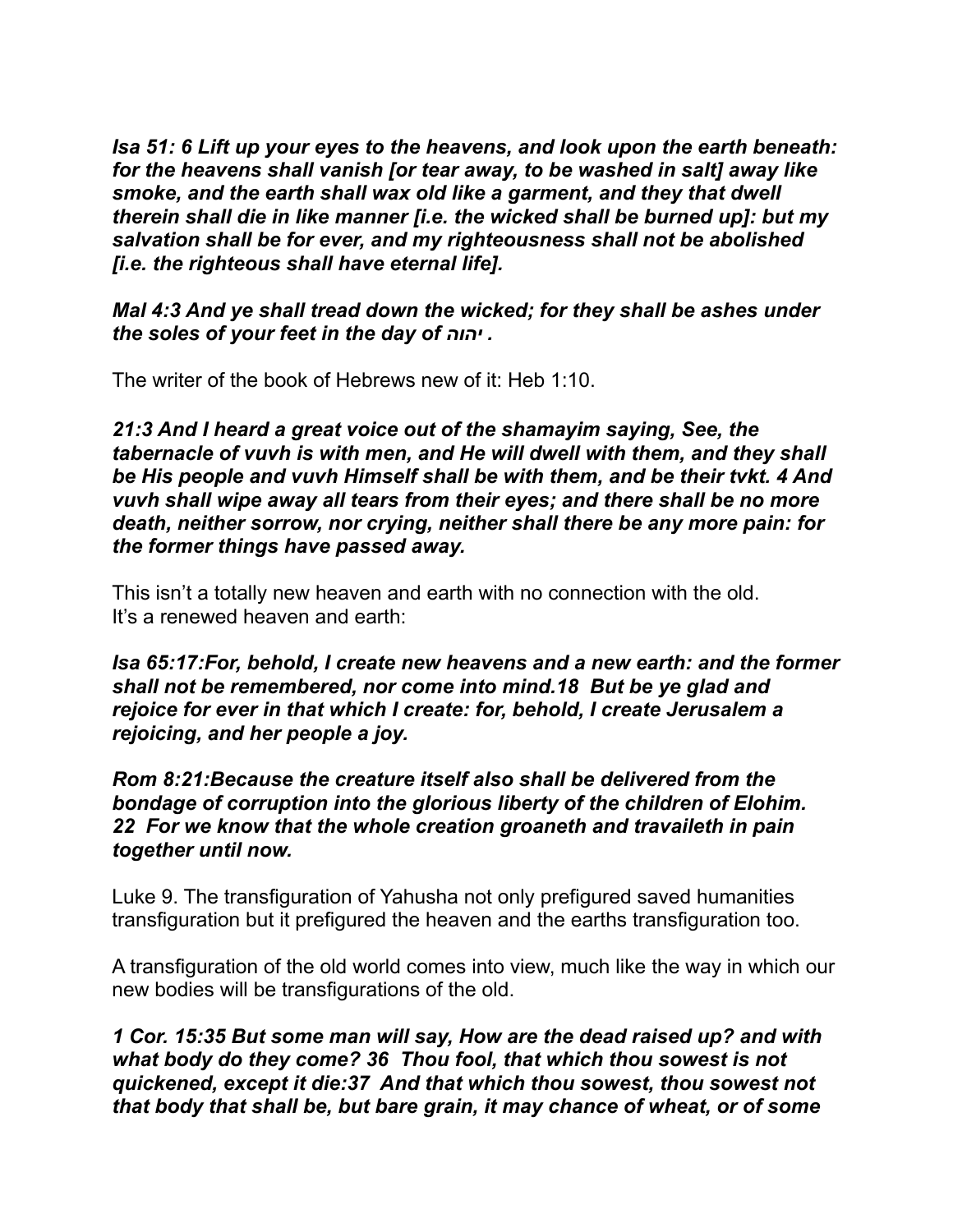*other grain: 38 But God giveth it a body as it hath pleased him, and to every seed his own body. 39 All flesh is not the same flesh: but there is one kind of flesh of men, another flesh of beasts, another of fishes, and another of birds. 40 There are also celestial bodies, and bodies terrestrial: but the glory of the celestial is one, and the glory of the terrestrial is another. 41 There is one glory of the sun, and another glory of the moon, and another glory of the stars: for one star differeth from another star in glory.* 

• Ps 40:6/Heb 10:5 יהוה prepared a body - יהוה resides in heaven; thus in heaven is where He prepared a body - ALL BODIES ARE PREPARED IN HEAVEN - THUS HEAVENLY BODIES - the tabernacle, Jerusalem, the Temple - all of this was revealed to Moshe on the Mountain. You and I are attaining it today: *Sacrifice and offering thou wouldest not; but a body hast thou prepared me:*

# *Col 1:15 Yeshua is the image of the invisible Elohim, the Bachor of all creation.*

# *Phil 3:21 our lowly body will be transformed into His glorious body.*

2 Cor 5:2, we're to desire to be clothed in our habitation from heaven which is a body made in heaven, the city made in heaven and the government that sits on heavenly shoulders.

Eph. 3:8 this is the unsearchable riches of Yahusha Paul was proclaiming amongst the nations.

*1 Cor 15:45 And so it is written, 'The first man Adam became a living being', the last Adam became a life giving ruach. However, the spiritual is not first, but the natural, and afterward the spiritual. The first man was of the earth, made of dust, the second Man is the Master from heaven…….. As is the earthy, so also are those that are earthy: and as is the heavenly, so also are those that are heavenly. 49 And as we have borne the image of the earthy one, we shall also bear the image of the heavenly One. 50 Now this I say, Yisraelite brothers, that flesh and dahm cannot inherit the malchut of vuvh; 5 neither does corruption inherit incorruption. 51 Behold, I show you a sod mystery.* 

**Rev 21:5** *And He that sat upon the throne said, See, I make all things renewed.* 

*7 And He said to me, Write: for these words are emet and faithful.*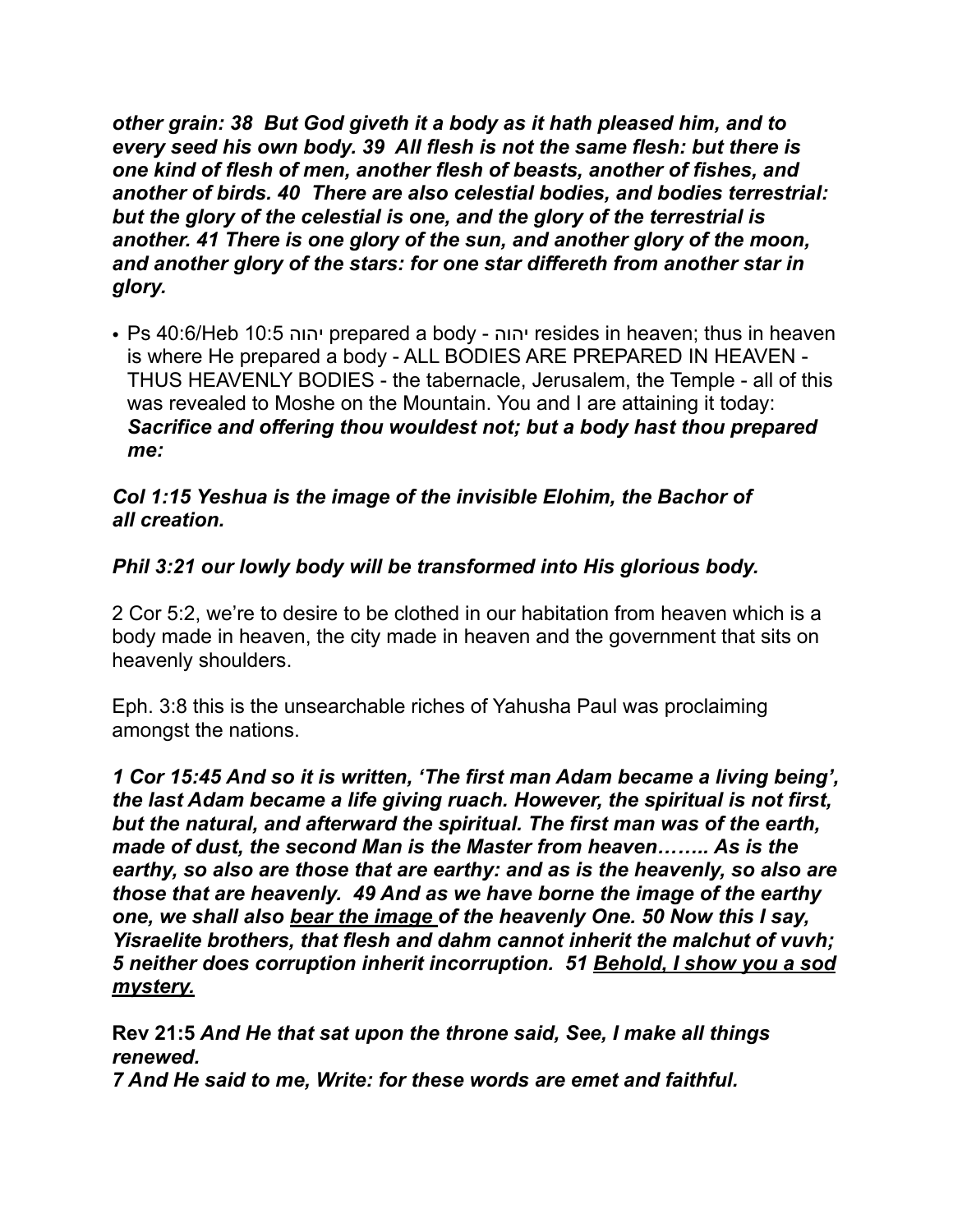*6 And He said to me, Kala. I am Aleph and Taf, the Beginning and the End. I will give to him that is thirsty of the fountain of the water of life freely. 7 He that overcomes shall inherit all things; and I will be his Elohim, and he shall be My son.* 

Not enough of you are standing up and speaking up!

Remember the poem from the German [Lutheran](https://en.wikipedia.org/wiki/Lutheranism) pastor reflecting back on WW2, about the [cowardice](https://en.wikipedia.org/wiki/Cowardice) of German [intellectuals](https://en.wikipedia.org/wiki/Intelligentsia) and clergy?

*First they came for the socialists, and I did not speak out— Because I was not a socialist.* 

*Then they came for the trade unionists, and I did not speak out— Because I was not a trade unionist.* 

*Then they came for the Jews, and I did not speak out— Because I was not a Jew.* 

*Then they came for me—and there was no one left to speak for me.* 

We must speak out! *Paul did.* We must use the Federal Law and Constitution not for us…for them…….

We've been give the keys to the kingdom of heaven - use them. Because they loose and bind. Open and Close down here too don't scoff at using those keys. Learn the keys!

## *Matt 16: 19 And I will give unto thee the keys of the kingdom of heaven: and whatsoever thou shalt bind on earth shall be bound in heaven: and whatsoever thou shalt loose on earth shall be loosed in heaven.*

Paul knew how to use them:

*Matt 10:17 But beware of men: for they will deliver you up to the councils, and they will scourge you in their synagogues; 18 And ye shall be brought before governors and kings for my sake, for a testimony against them and the Gentiles. 19 But when they deliver you up, take no thought how or what ye shall speak: for it shall be given you in that same hour what ye shall speak.20 For it is not ye that speak, but the Spirit of your Father which speaketh in you.21 And the brother shall deliver up the brother to death, and the father the child: and the children shall rise up against their parents, and cause them to be put to death.22 And ye shall be hated of all men for my name's sake: but he that endureth to the end shall be saved.*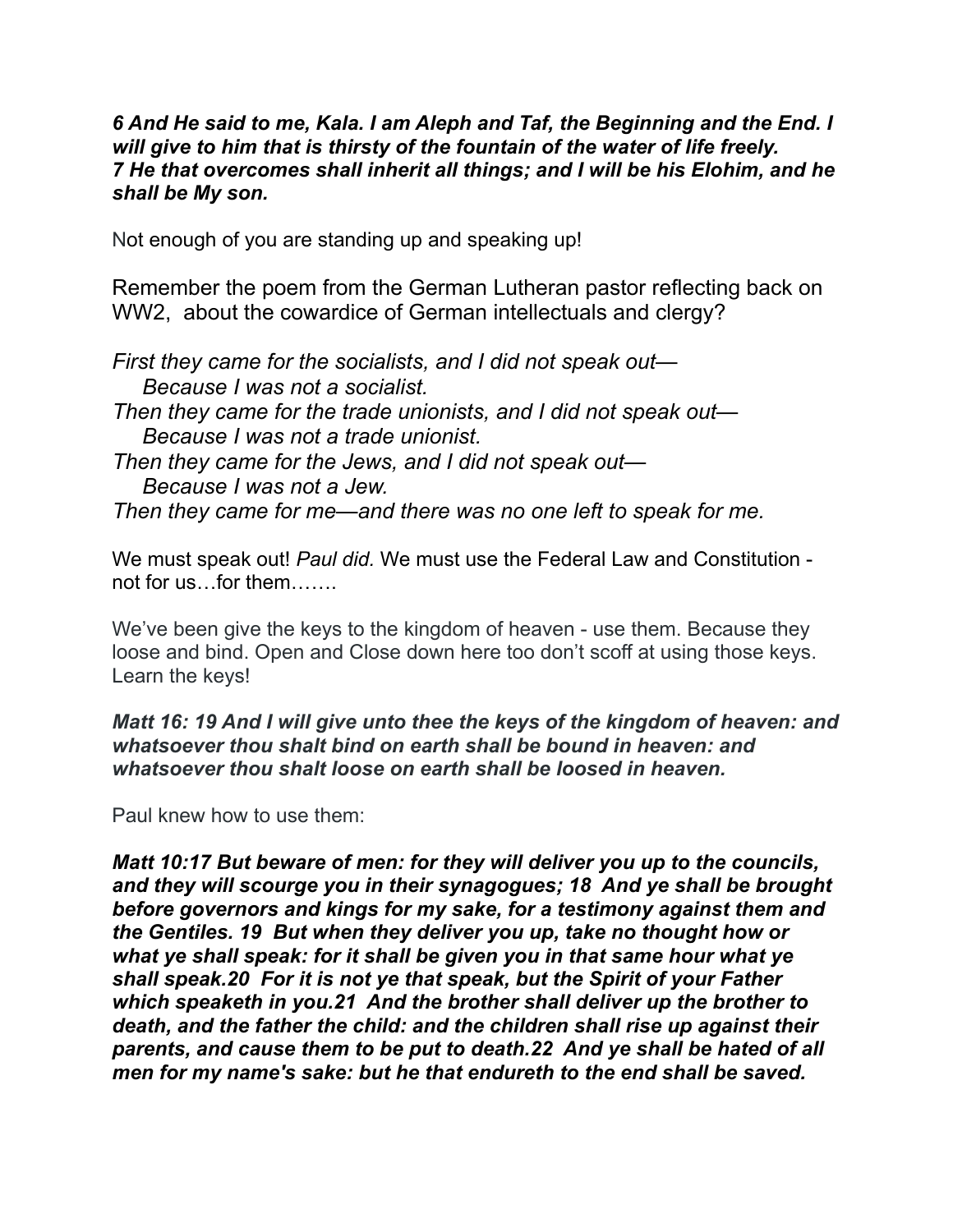Remember the key. *Acts 22:24 The chief captain commanded Paul to be brought into the castle, and bade that he should be examined by scourging; that he might know wherefore they cried so against him. 25 And as they bound him with thongs, Paul said unto the centurion that stood by, Is it lawful for you to scourge a man that is a Roman, and uncondemned?26 When the centurion heard that, he went and told the chief captain, saying, Take heed what thou doest: for this man is a Roman. 27 Then the chief captain came, and said unto him, Tell me, art thou a Roman? He said, Yea.28 And the chief captain answered, With a great sum obtained I this freedom. And Paul said, But I was free born.29 Then straightway they departed from him which should have examined him: and the chief captain also was afraid, after he knew that he was a Roman, and because he had bound him.30 On the morrow, because he would have known the certainty wherefore he was accused of the Jews, he loosed him from his bands.* 

By using this process of navigation Paul operated powerfully between the heavenly and earthly kingdom.

A ship of fools:

#### *21:8 But the fearful and unbelieving and the abominable and murderers and those who whore and sorcerers and idolaters and all liars shall have their part in the lake which burns with fire and brimstone: this is the second death.*

It's time to shake of this Corona viper and kill it because we are the children of Yah and we are not citizens of this world.

*9 And there came to me one of the seven heavenly malachim who had the seven bowls full of the seven last plagues and talked with me, saying, Come here, I will show you the bride, Yisrael, the Lamb's wife. 10 And he carried me away in the Ruach to a great high mountain, and showed me that great city, the kadosh Yahrushalayim, descending out of the shamayim from vuvh,* 

*11 Having the glory of יהוה : and its light was like a stone most precious, even like a jasper stone, clear as crystal; 12 And it had a great high wall, and had twelve gates, and at the gates twelve heavenly angels, and names written on the gates, which are the names of the twelve tribes of the children of Yisrael.*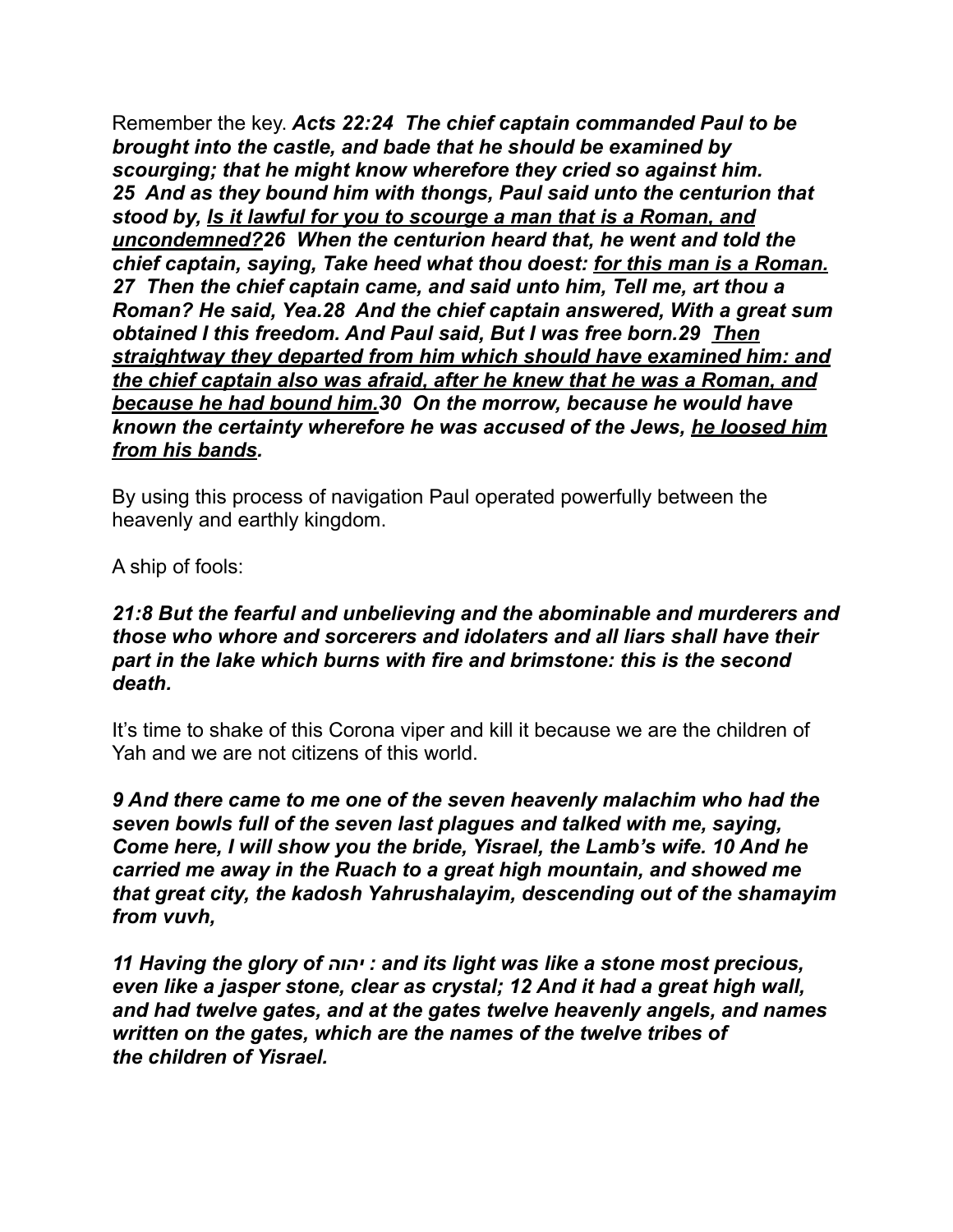*13 On the east three gates; on the north three gates; on the south three gates; and on the west three gates. 14 And the wall of the city had twelve foundations, and in them the names of the twelve apostles of the Lamb.9 15 And he that talked with me had a golden reed to measure the city, and its gates, and its walls.* 

*16 And the city lies foursquare and the length is as large as the width: and he measured the city with the reed, twelve thousand furlongs. The length and the breadth and the height of it are equal. 17 And he measured its wall, one hundred forty four cubits, according to the measure of the man, that is, of the heavenly malach.* 

This is where we all unite triumphant to worship:

Remember a key represents:

- 1. access
- 2. the power to lock and unlock to loose and to bind
- 3. authority
- 4. a seal of approval
- 5. blessing
- 6. dominion
- 7. stewardship
- 8. jurisdiction
- 9. freedom

*Heb. 12:22 But ye are come unto mount Zion, and unto the city of the living YAH, the heavenly Jerusalem, and to an innumerable company of angels, 23 To the general assembly and church of the firstborn, which are written in heaven, and to יהוה the Judge of all, and to the spirits of just men made perfect 24 And to Yahusha the mediator of the new covenant, and to the blood of sprinkling, that speaketh better things than that of Abel.* 

The city and the country: *Heb. 11:10 For he looked for a city which hath foundations, whose builder and maker is יהוה .* 

*11:16 But now they desire a better country, that is, an heavenly: wherefore יהוה is not ashamed to be called their Elohim: for he hath prepared for them a city.* 

*21:18 And the building of its wall was jasper: and the city was pure gold, like clear glass.19 And the foundations of the wall of the city were garnished with all manner of precious stones. The first foundation was*